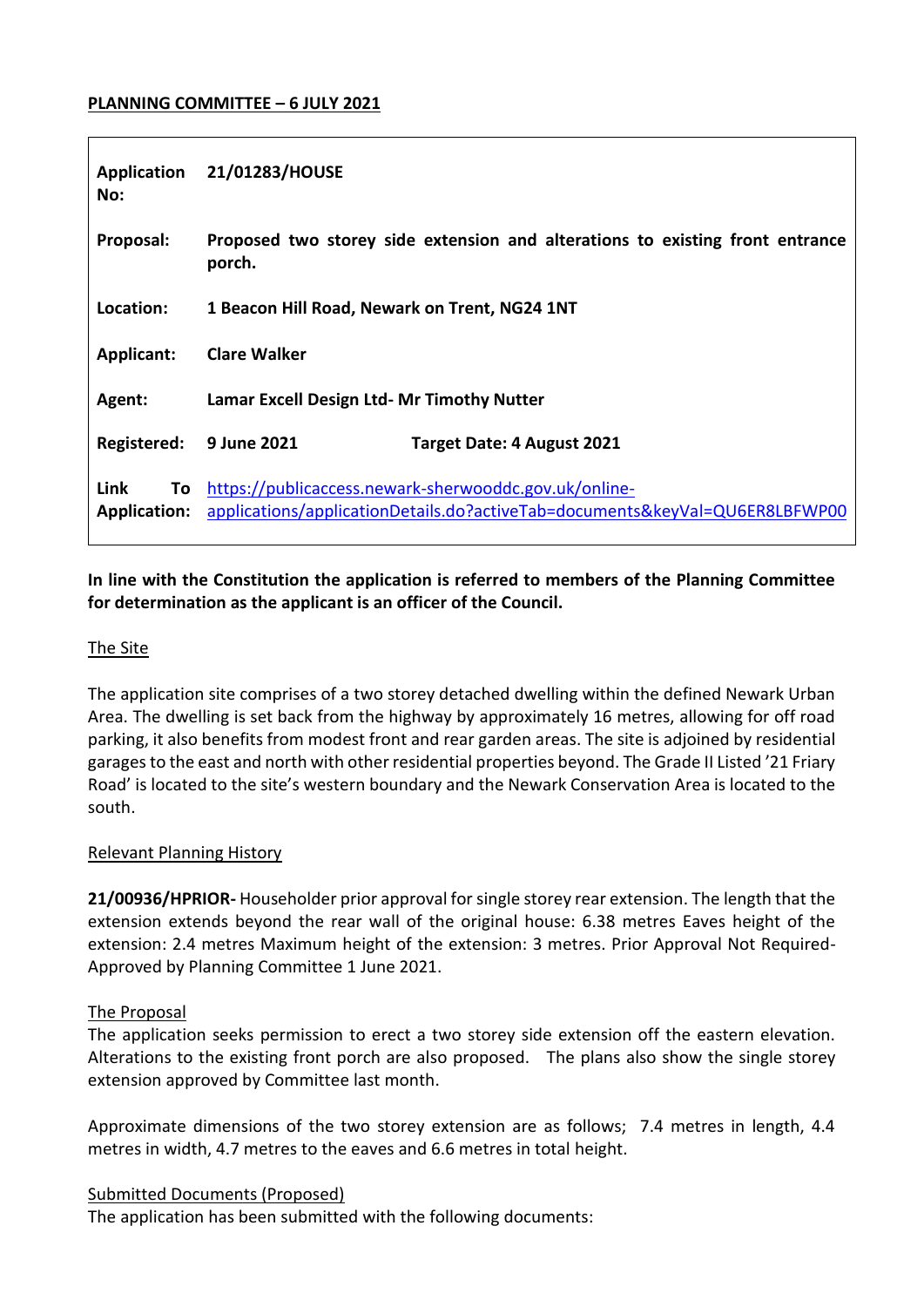- Site Location Plan 4 rev A- received 4 June 2021;
- Proposed Block Plan 5- received 4 June 2021;
- Proposed Plans and Elevations 3 Rev A- received 4 June 2021;
- Support information-Heritage Impact Statement and Tree information received 9 June 2021.

## Departure/Public Advertisement Procedure

Occupiers of 9 properties have been individually notified by letter. A site notice has been displayed (10/6/21) nearby to the site and a notice has been placed in the local newspaper.

*Earliest decision date- 8 th July 2021*

## **Planning Policy Framework**

## **The Development Plan**

## **Newark and Sherwood Amended Core Strategy DPD (adopted March 2019)**

Core Policy 9 -Sustainable Design Core Policy 14 – Historic Environment

# **Allocations & Development Management DPD**

DM6 – Householder Development DM9 – Protecting and Enhancing the Historic Environment DM12 – Presumption in Favour of Sustainable Development

## **Other Material Planning Considerations**

National Planning Policy Framework 2019 Planning Practice Guidance Householder Development SPD Adopted 2014 Sections 66 and 72 of the Town and Country Planning (Listed Buildings & Conservation Areas) Act 1990.

## **Consultations**

**Tree Officer:** The protection would be pertinent to trees/hedges to front/rear and possibly any adjacent that might be unduly affected by construction activity or materials storage. Landscaping would be mitigation for the proposed loss of 3 trees. Suggests 5 conditions.

**Historic England:** On the basis of the information available to date, we do not wish to offer any comments. We suggest that you seek the views of your specialist conservation and archaeological advisers, as relevant.

**Newark Town Council:** No representations received to date.

**NSDC Conservation Officer:** Conservation has no objection to the proposed development.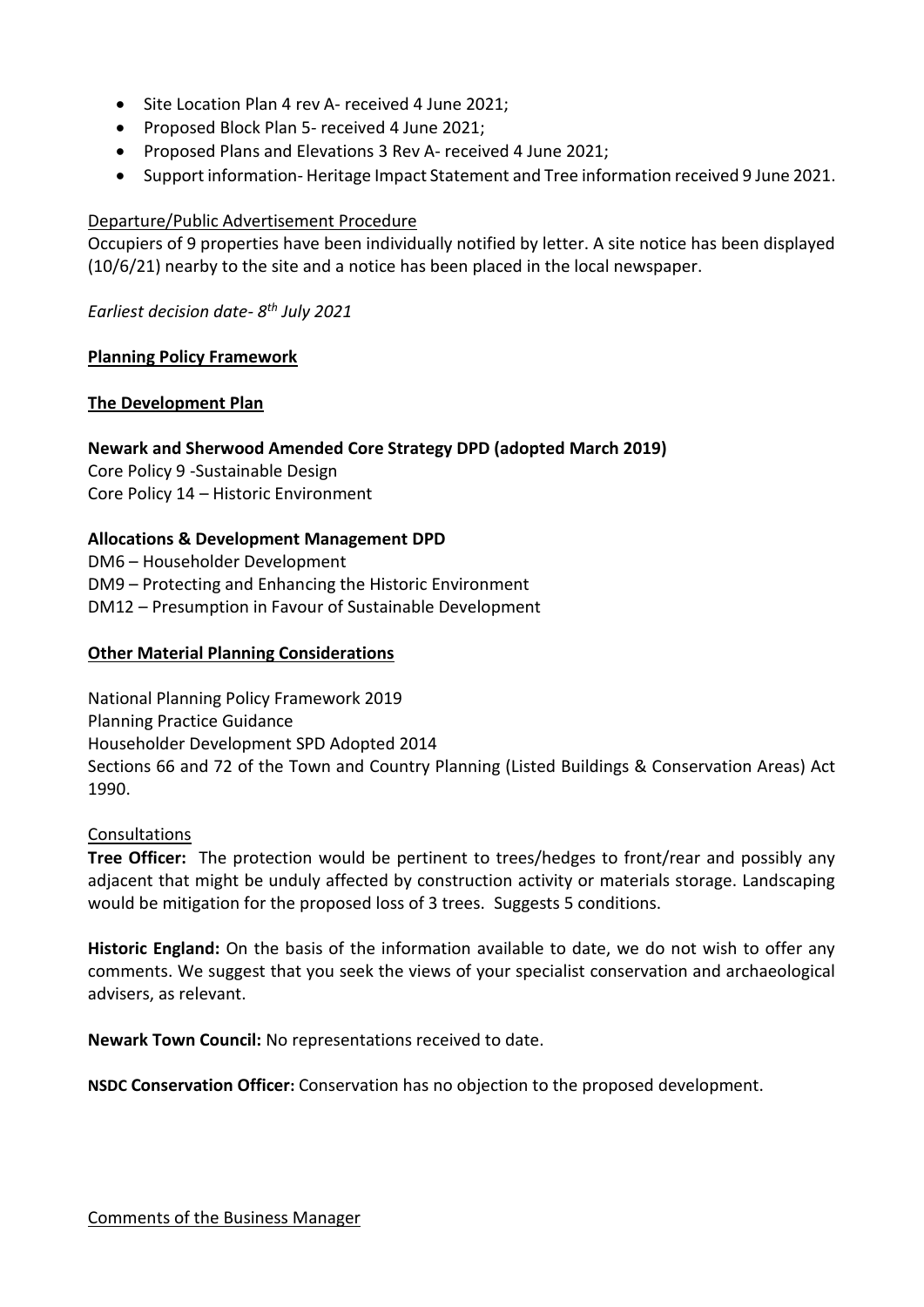## *Principle of Development*

Policy DM12 of the DPD states 'A positive approach to considering development proposals will be taken that reflects the presumption in favour of sustainable development contained in the National Planning Policy Framework. The Development Plan is the statutory starting point for decision making. Planning applications that accord with the policies in the Development Plan for Newark and Sherwood (including, where relevant, policies in Neighbourhood Development Plans) will be approved without delay, unless material considerations indicate otherwise.'

Policy DM6 of the DPD states that planning permission will be granted for the alteration and extension of dwellings provided that the development meets a number of criteria regarding access, impact on amenities of neighbouring users, layout and separation distances, the design and the character of the area.

With the above in mind the proposal is acceptable in principle subject to a site specific assessment, this is carried out in the following report.

## *Impact on Visual Amenity*

Core Policy 9 seeks to achieve a high standard of sustainable design which is appropriate in its form and scale to its context, complementing the existing built and landscape environment.

Policy DM6 states that proposals should respect the design, materials and detailing of the host dwelling. The Householder Development SPD reflects this policy; paragraph 7.23 highlights the importance of the choice of external materials for householder developments and states that materials which are unsympathetic to the host dwelling will detrimentally affect the appearance of the property and potentially local distinctiveness.

The proposal is for a two storey side extension as well as alterations to an existing porch area to the front.

The host property is two storey in scale and is set back into the site by approximately 16 metres, its set back position means that it is not read in line with other properties along Beacon Hill Road. The two storey side extension does not necessarily follow the guidance within the SPD for Householder Development, which advises that side extensions ideally should be set down from the main ridge of the host dwelling whilst also being stepped at the front and rear, however, given that the property is detached and sits within a large plot I am satisfied there will be no harm to the wider area nor will there be a negative impact on the character and appearance of the host dwelling.

The alterations to the existing front porch consist of a new front door, with vertical cladding to the front gable end. These alterations are purely aesthetic with no increase in the footprint of this area. There are no concerns arising from these alterations which respect the host dwellings appearance.

Proposed materials to be used in the extension will match those used in the existing dwelling, this is considered acceptable.

To conclude, I consider that the proposal will have no harmful visual impact on the wider area and therefore meets the aims of the policies within the Development Plan.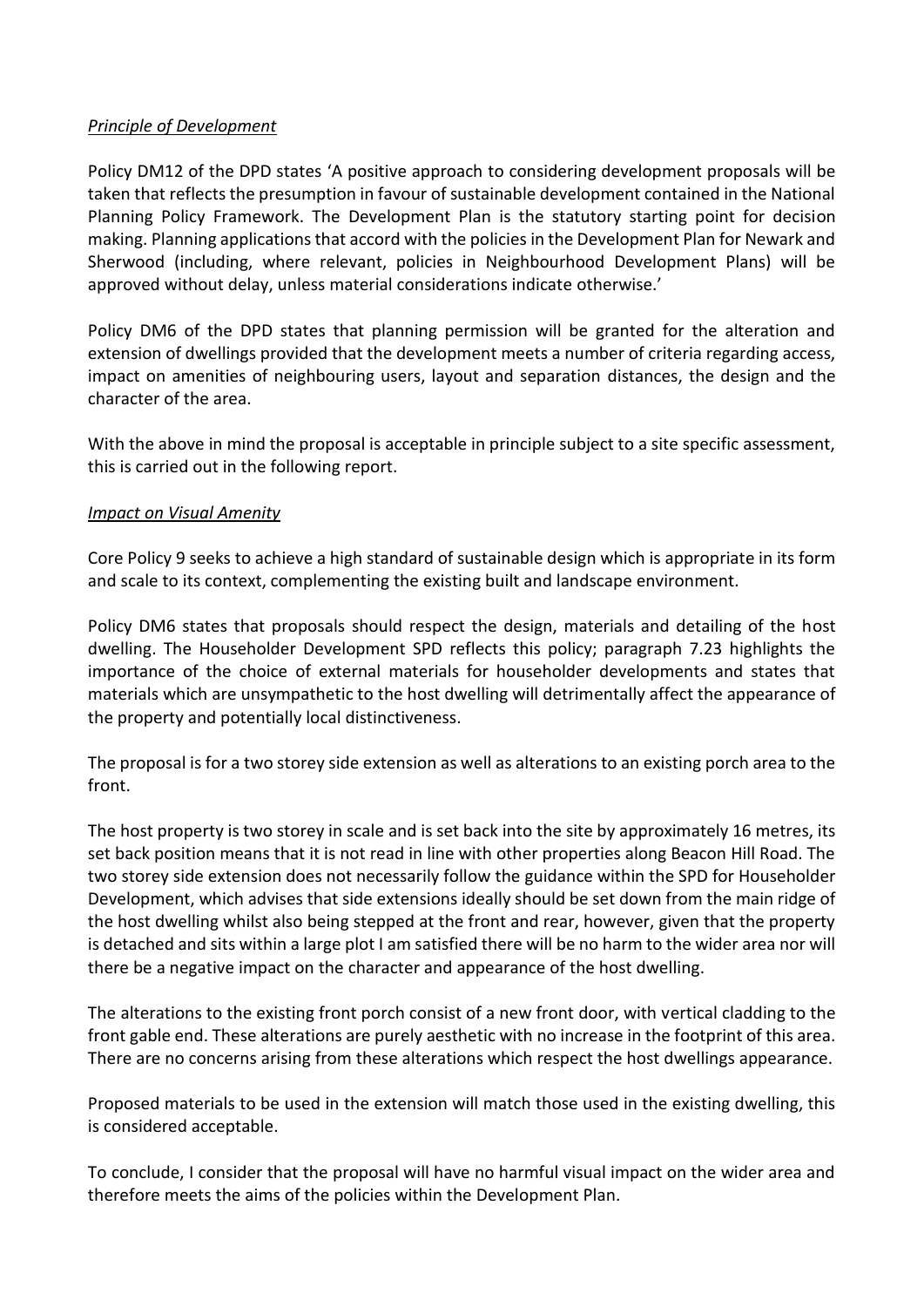# *Impact on Conservation Area and Listed Building*

Core Policy 14 states that the Council will aim to secure the continued preservation and enhancement of the character, appearance and setting of the District's heritage assets and historic environment and the preservation of the special character of Conservation Areas – including such character identified in Conservation Area Character Appraisals. This is also reflected in Policy DM9.

Policy DM9 states development proposals should take account of the distinctive character and setting of individual conservation areas including open spaces and natural features and reflect this in their layout, design, form, scale, mass, use of materials and detailing. Impact on the character and appearance of Conservation Areas will require justification in accordance with the aims of Core Policy 14.

Section 72 of the Planning (Listed Buildings and Conservation Areas) Act 1990 states that special attention shall be paid to the desirability of preserving or enhancing the character or appearance of that area. Sections 16 and 66 require the Local Planning Authority (LPA) to pay special regard to the desirability of preserving listed buildings, their setting and any architectural features that they possess.

Whilst the site is not located within the defined map of the Newark Conservation Area, the site's southern boundary, adjacent to the highway abuts the edge of the Conservation Area. The Grade II Listed 21 Friary Road is also located adjacent to the west.

The proposals, being of a minor scale would not make the dwelling any more prominent or visible within the Conservation Area than it is as existing. The proposed extension, being located off the east elevation, would not materially alter the site's relationship with the neighbouring Listed Building (21 Friary Road). It is noted that the Conservation Officer has no objections to the proposals. It is considered that the proposal would cause no harm to the setting of the nearby Listed Building nor would it harm the character or appearance of the Conservation Area.

## *Impact on Residential Amenity*

Policy DM6 accepts extensions to dwellings provided that there is no adverse impact on the amenities of neighbouring users including loss of privacy, loss of light and overbearing impact, and that the host dwelling retains a reasonable amount of amenity space relative to its size.

Residential garages which serve properties along Wellington Road are located to the site's northern and eastern boundaries with residential properties beyond this at a distance of approximately 12 and 17 metres away respectively. As previously stated 21 Friary Road is located adjacent to the site's western boundary.

There will be no new proposed windows in the side (east) elevation of the extension, there is a new first floor window in the rear (north) elevation, however, first floor openings already exist in this elevation and as such I do not consider that the addition of this window will cause harm in terms of overlooking. Given the large separation distances to neighbouring dwellings there are no concerns in terms of overbearing or overshadowing impacts.

In terms of amenity for the occupiers of the application dwelling, the garden area would still be of an adequate size. As such, I do not feel there would be any negative impact for the host dwelling.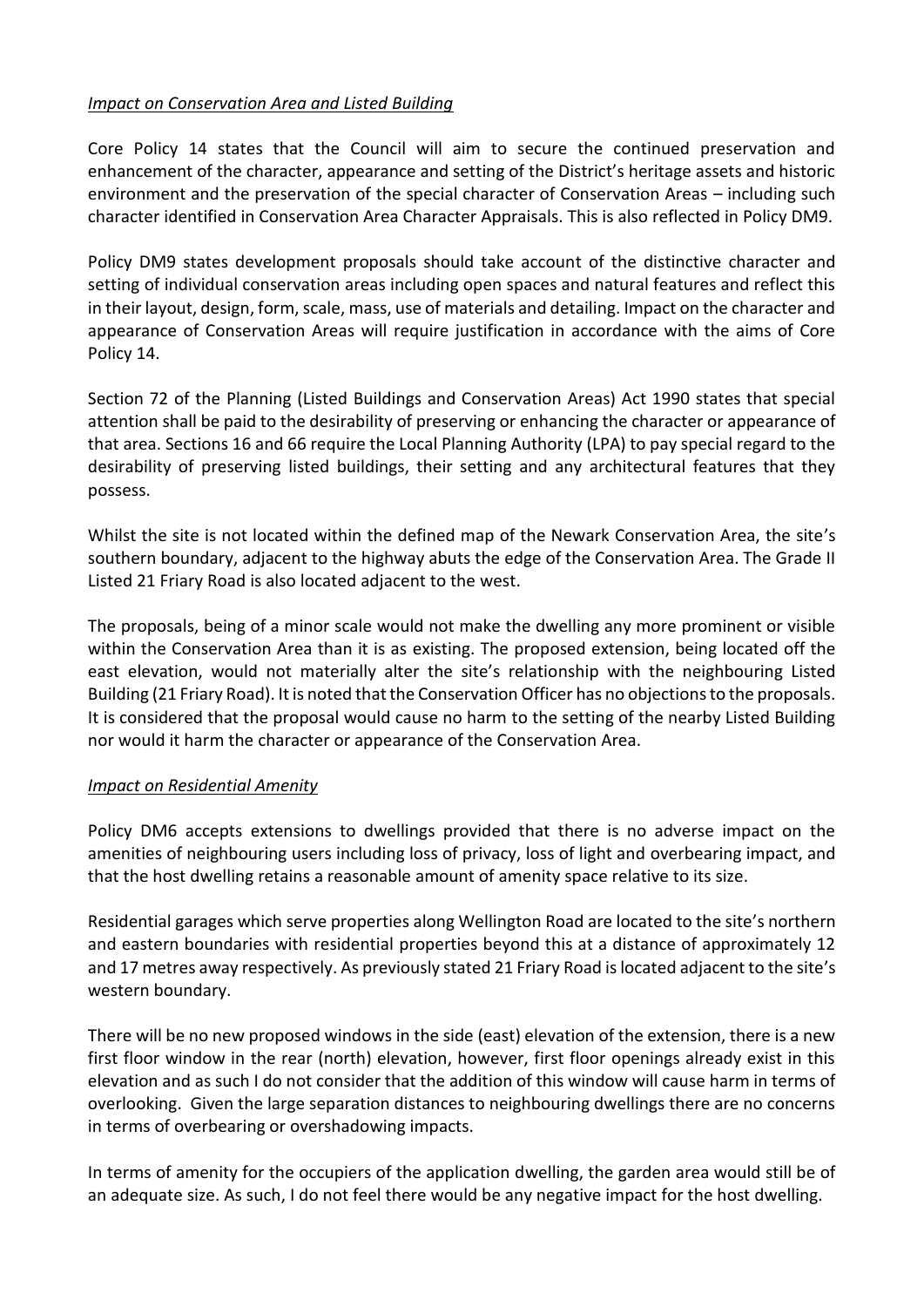Considering the above, I do not feel that the proposal would have an unacceptable impact on neighbouring amenity in terms of loss of light, loss of privacy, or overbearing impact and therefore the proposal accords to Policy DM6, the Householder Development SPD and the NPPF.

## *Trees*

There are three trees within the vicinity of the proposed side extension. One of the trees is dead and another is in a poor condition, these would need to be removed to accommodate the extension. There is another tree located further to the east and close to the site's boundary, the application states that the applicant would prefer to retain this tree if possible.

The are other mature trees located to the front of the site which provide screening and are located over 15 metres away from the extension.

It is noted that the site is not within the Conservation Area nor are any of these three trees protected by a Tree Preservation Order (TPO) and as such approval from the Local Planning Authority for the removal of these trees would not be required, and they could be removed at any time. The Tree Officer has not stated that any of these trees would be worthy of protection through a TPO nor is there an objection to their removal.

To mitigate the loss of these trees the Tree Officer has recommended conditions in the event that permission is granted. It has been recommended that a landscaping scheme should be provided as well as an arboricultural method statement.

However, considering that the two trees to be removed are dead/dying, and, as previously stated, permission from the Local Planning Authority to remove any of the three identified would not be required, I do not consider it necessary or reasonable to request an arboricultural statement or a landscaping scheme in this instance. However, to try and ensure retained trees are protected as far as possible, a condition requiring materials to be stored on the existing hard surface is reasonable, as opposed to the potential of them being stored within a tree's root protection area.

# *Conclusion*

To summarise, I do not consider that the design would be detrimental to the character of the area nor the host dwelling, and that it would not unduly impact upon neighbouring residential amenity. It is also considered that the proposal will preserve the setting of the nearby Listed Building and would not harm the character and appearance of the Newark Conservation Area. The proposals therefore accord to the policies contained within the Amended Core Strategy and the ADM DPD as well as the statutory duties contained within the Town and Country Planning (Listed Buildings & Conservation Areas) Act 1990. It is recommended that planning permission is approved.

## **RECOMMENDATION**

**That planning permission is approved subject to:**

- **No new material considerations arising prior to the expiry of the consultation period (8th July 2021) Should any new arise within the intervening period, then the application may be referred back to the Committee for further consideration.**
- **Otherwise subject to the conditions below:**

## Conditions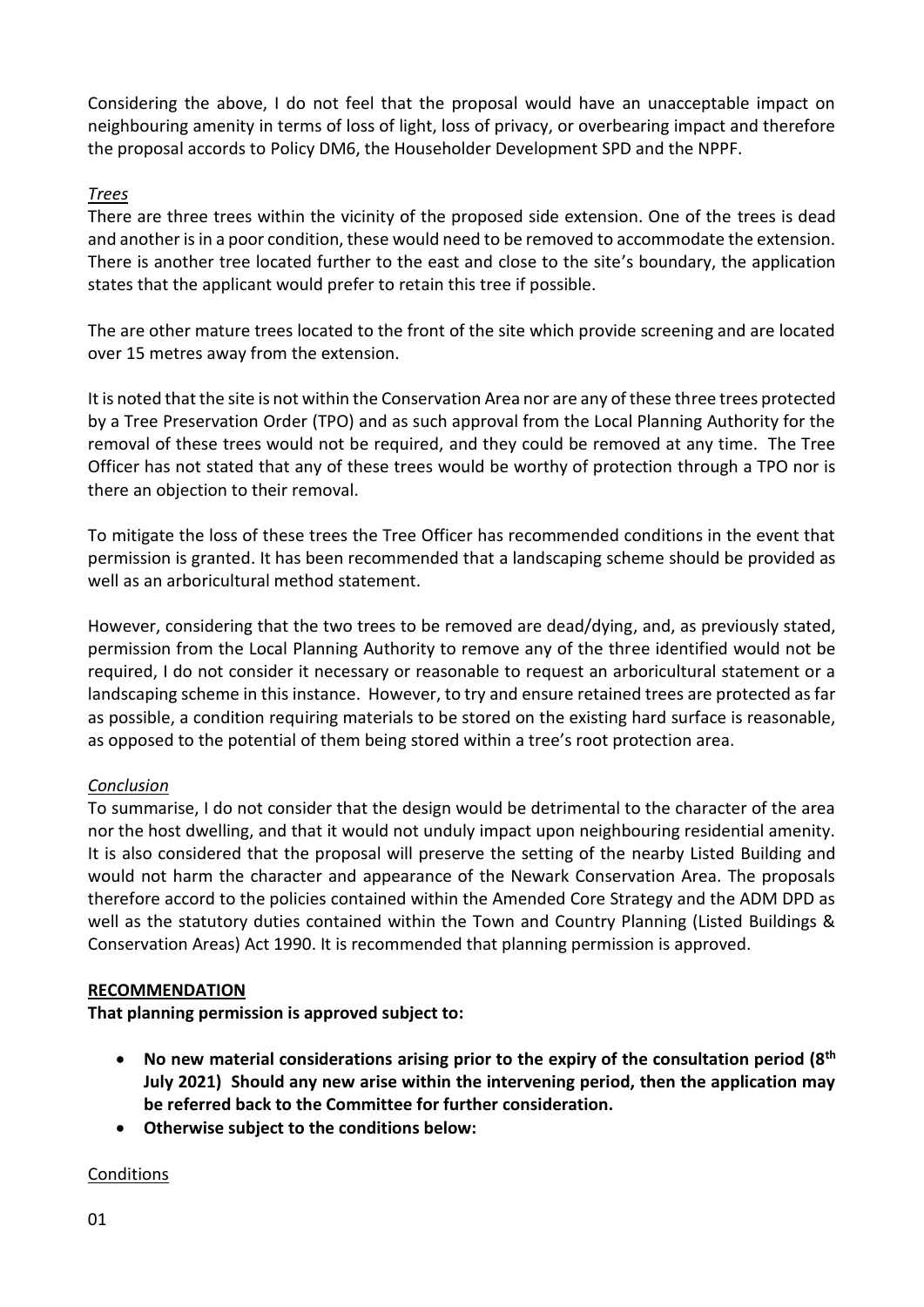The development hereby permitted shall not begin later than three years from the date of this permission.

Reason: To comply with the requirements of Section 51 of the Planning and Compulsory Purchase Act 2004.

# $02$

During the construction phase all building materials shall only be stored on the existing hardstanding areas within the site.

Reason: To ensure that existing trees and hedges to be retained are protected, in the interests of visual amenity and nature conservation.

# 03

The development hereby permitted shall not be carried out except in accordance with the following approved plans/submitted documents:

- Site Location Plan 4 rev A- received 4 June 2021;
- Proposed Block Plan 5 received 4 June 2021;
- Proposed Plans and Elevations 3 rev A- received 4 June 2021;
- Support information- Heritage Impact Statement and Tree information received 9 June 2021.

Reason: So as to define this permission.

04

The development hereby permitted shall be constructed entirely of the material details submitted as part of the planning application.

Reason: In the interests of visual amenity.

# Notes to Applicant

# 01

The applicant is advised that all planning permissions granted on or after the 1st December 2011 may be subject to the Community Infrastructure Levy (CIL). Full details of CIL are available on the Council's website at www.newark-sherwooddc.gov.uk/cil/

The proposed development has been assessed and it is the Council's view that CIL is not payable on the development hereby approved as the gross internal area of new build is less 100 square metres.

# 02

The application as submitted is acceptable. In granting permission without unnecessary delay the District Planning Authority is implicitly working positively and proactively with the applicant. This is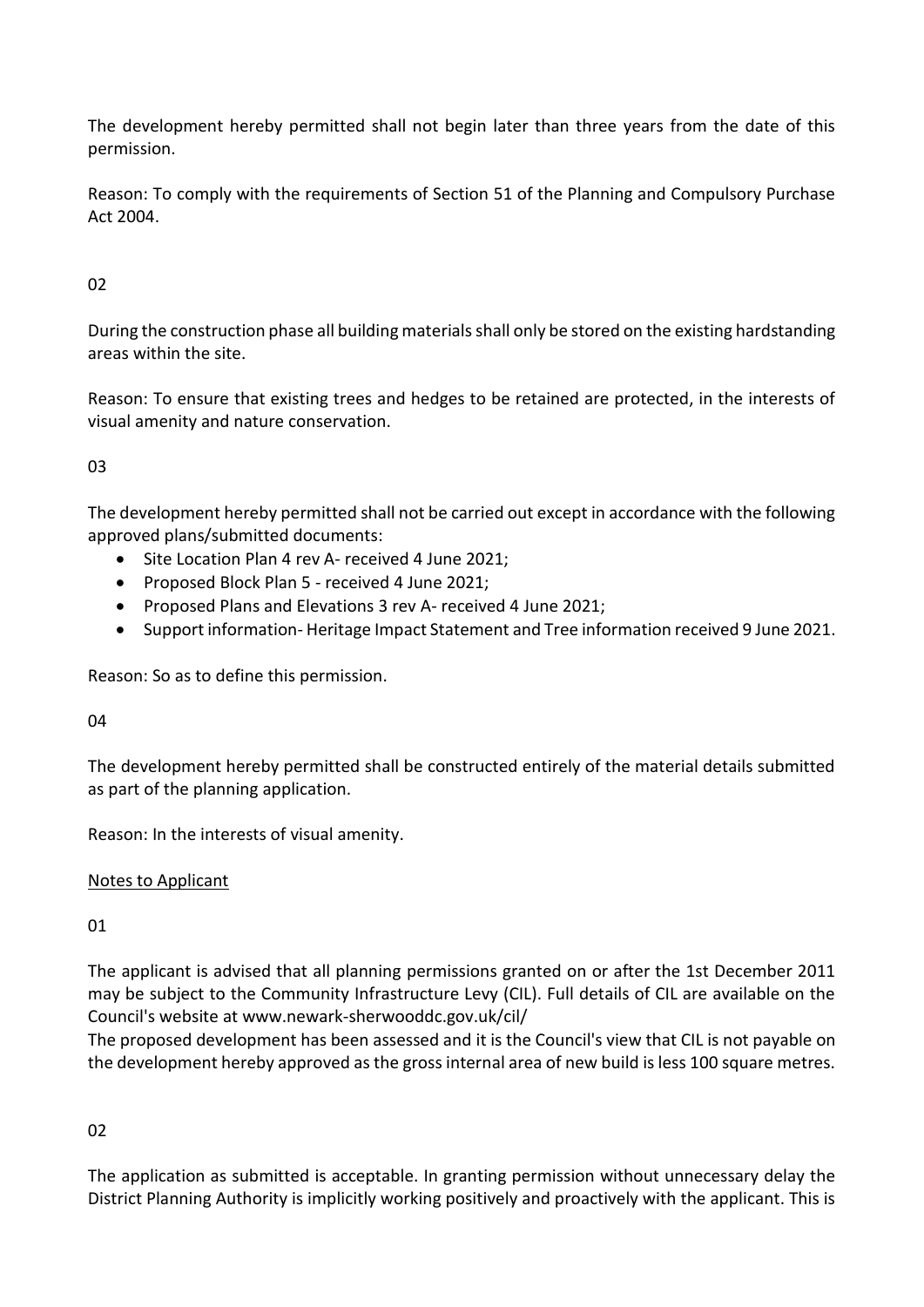fully in accordance with Town and Country Planning (Development Management Procedure) (England) Order 2015 (as amended).

BACKGROUND PAPERS Application case file.

For further information, please contact Danielle Peck on ext 5314

All submission documents relating to this planning application can be found on the following websit[e www.newark-sherwooddc.gov.uk.](http://www.newark-sherwooddc.gov.uk/)

**Lisa Hughes Business Manager – Planning Development**